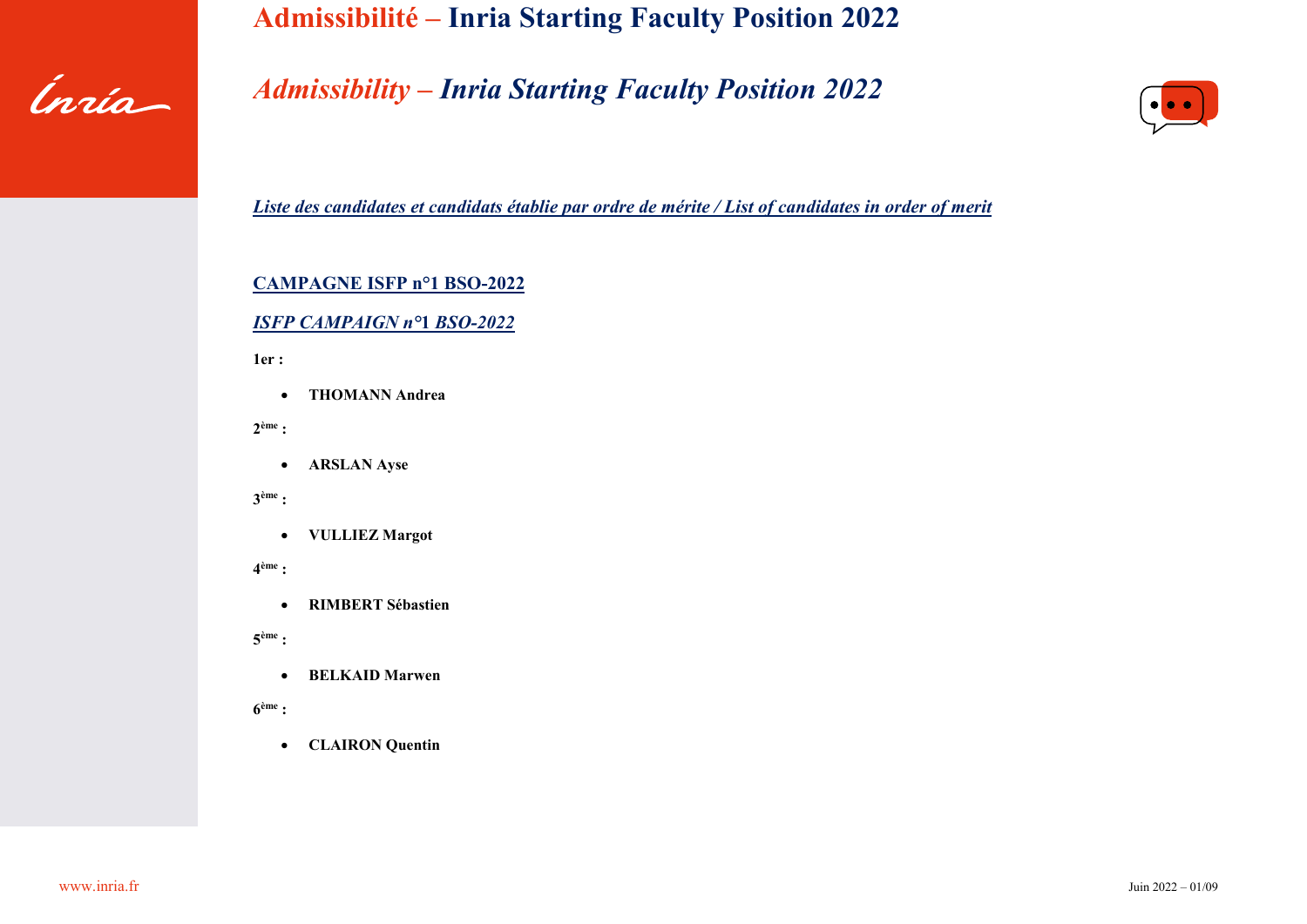

# *Admissibility – Inria Starting Faculty Position 2022*



#### **CAMPAGNE ISFP n°2 GRA-2022**

#### *ISFP CAMPAIGN n°***2** *GRA-2022*

**1ers ex-aequo :** 

- **ARBEL Michael**
- **COMTE Céline**
- **TOSATTO Samuele**

**4ème :** 

• **HENDRIKX Hadrien**

**5ème :** 

• **AUGIER Nicolas**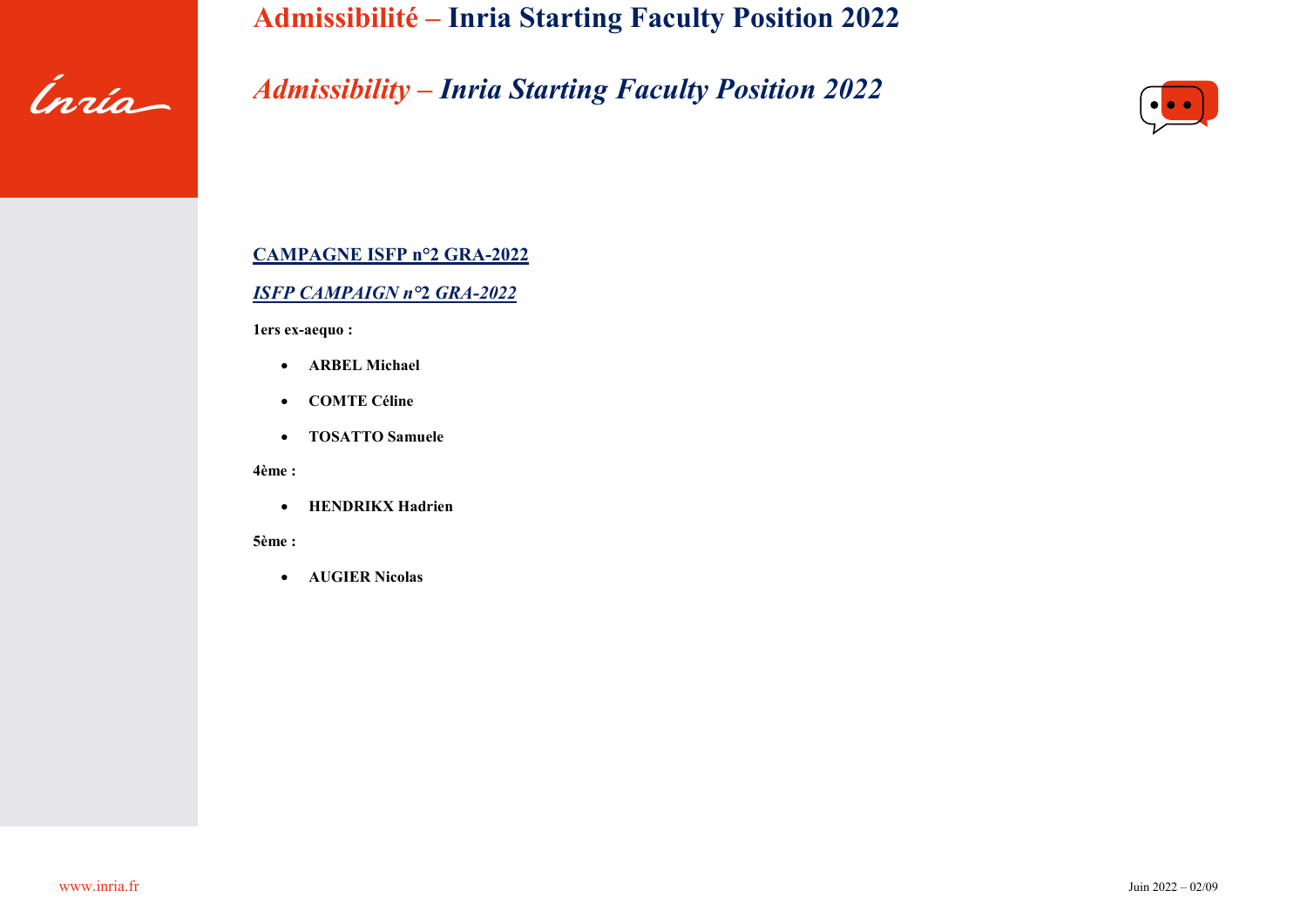

## *Admissibility – Inria Starting Faculty Position 2022*



### **CAMPAGNE ISFP n°3 LNE-2022**

#### *ISFP CAMPAIGN n°***3** *LNE-2022*

**1er :** 

• **KREJCA Martin**

**2ème :** 

• **FRUCHARD Bruno**

#### **3èmes ex-aequo :**

- **JIOKENG Kevin**
- **MONAT Raphaël**

#### **5èmes ex-aequo :**

- **LEE Jin Gyu**
- **POULAIN Alexandre**
- **SILEO Damien**

#### **8ème :**

• **ADAGOLODJO Yinoussa**

#### **9èmes ex-aequo :**

- **AUGIER Nicolas**
- **CHERIEF-ABDELLATIF Bard Eddine**
- **POLITO Guillermo**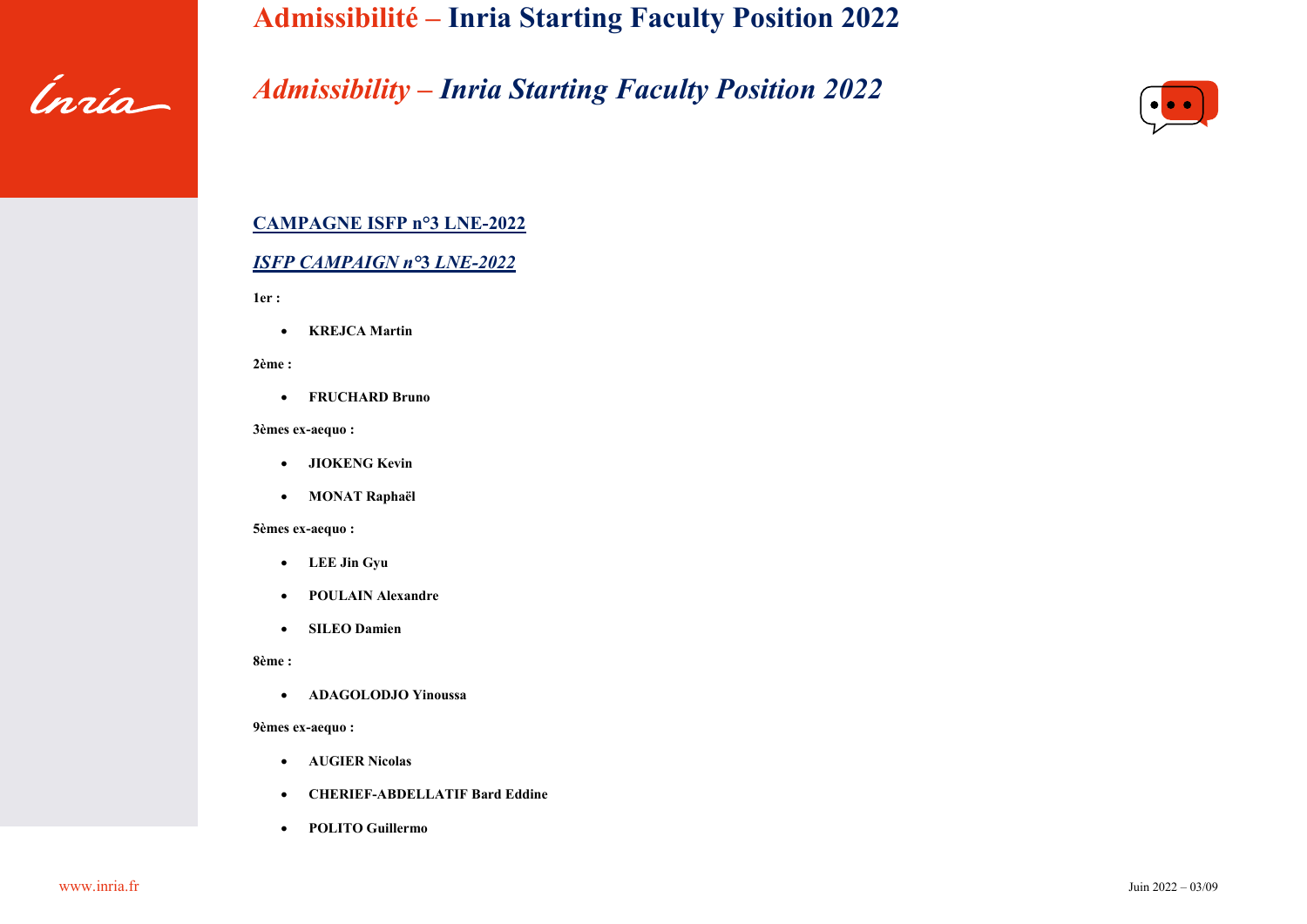

# *Admissibility – Inria Starting Faculty Position 2022*



# **CAMPAGNE ISFP n°4 LYS-2022**

### *ISFP CAMPAIGN n°***4** *LYS-2022*

**1ers ex-aequo :** 

- **ROUZE Cambyse**
- **VAYER Titouan**

**3ème :** 

• **DENIZOT Audrey**

**4ème :** 

• **VICEDOMINI Riccardo**

**5ème :** 

• **MAOUCHE Mohamed**

**6ème :** 

• **KUMAR Suraj**

**7ème :** 

• **MONAT Raphaël**

**8ème :** 

• **HONORE Valentin**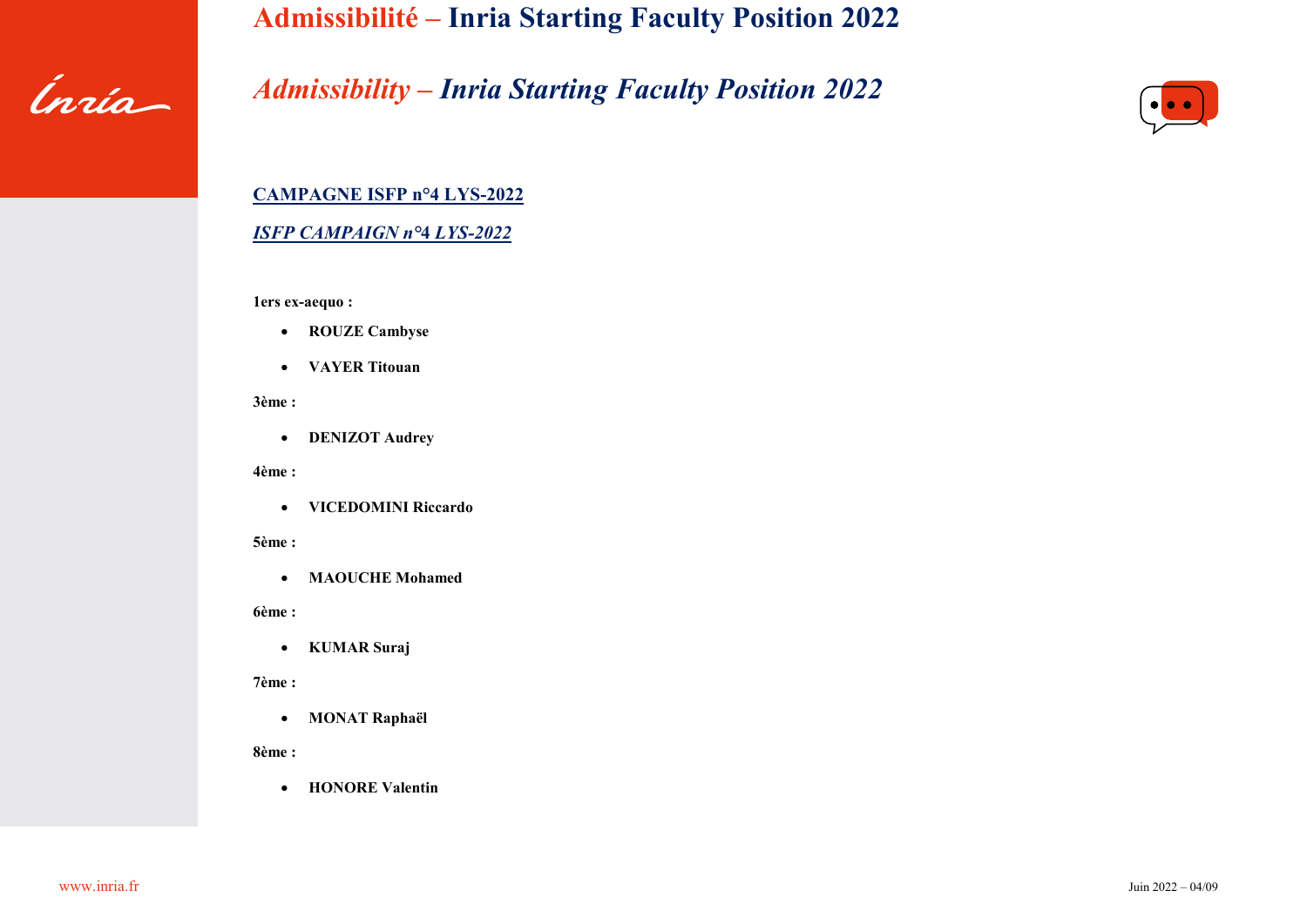

# *Admissibility – Inria Starting Faculty Position 2022*



## **CAMPAGNE ISFP n°5 NGE-2022**

#### *ISFP CAMPAIGN n°***5** *NGE-2022*

**1ers ex-aequo :** 

- **BENDER Matias Rafael**
- **XIANG Shengquan**

**3ème :** 

• **DEBANT Alexandre**

**4ème :** 

• **THOMANN Andrea**

**5ème :** 

• **SCHROTTENLOHER André**

**6ème :** 

• **DUCA Alessandro**

**7ème :** 

• **CHERMAIN Xavier**

**8ème :** 

• **LAMBIN Baptiste**

**9ème :** 

• **KARAMI Yasaman**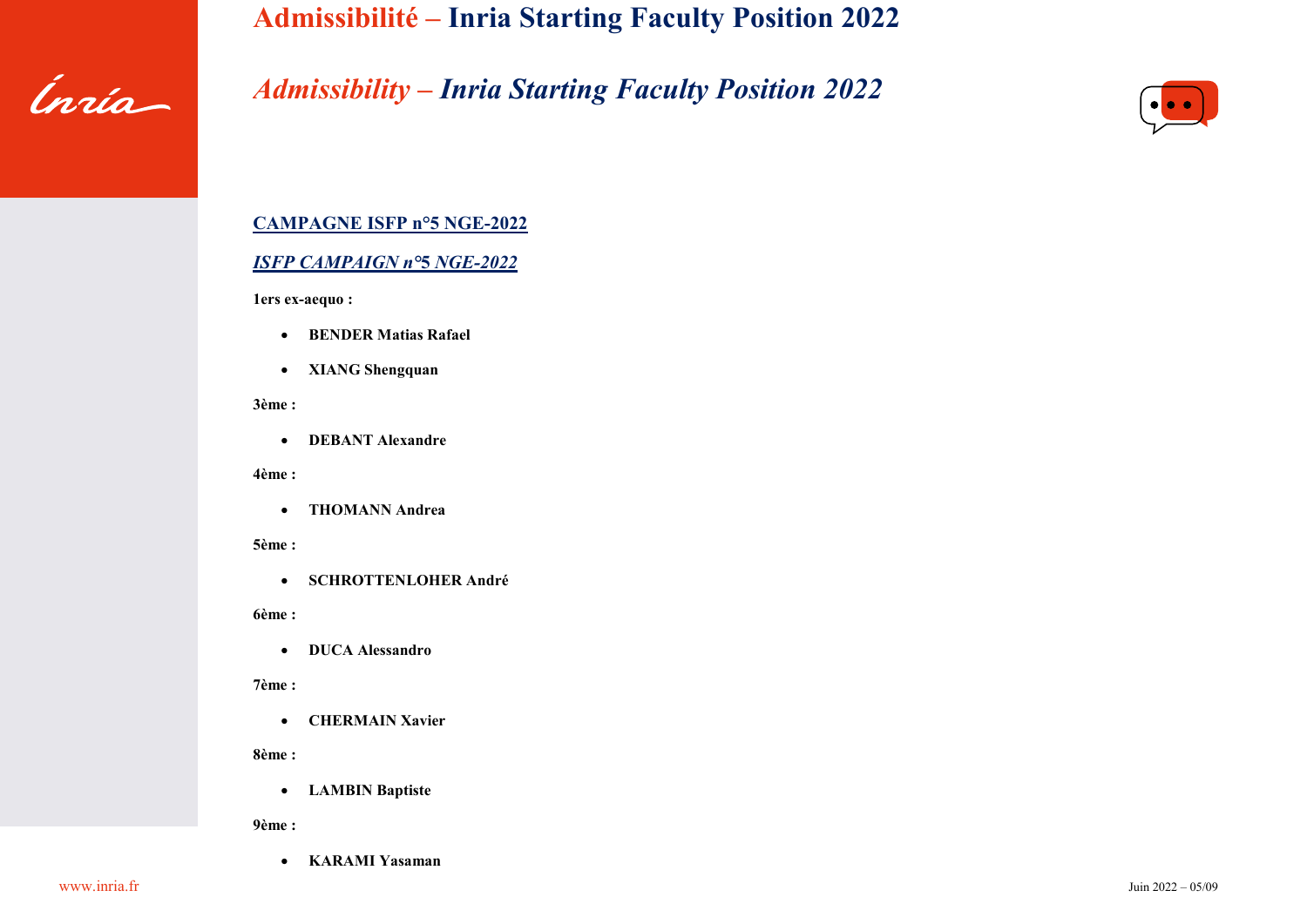

# *Admissibility – Inria Starting Faculty Position 2022*



#### **CAMPAGNE n°6 PRO -2022**

#### *ISFP CAMPAIGN n°6 PRO -2022*

**1ers ex-aequo :** 

- **CHABAUD Ulysse**
- **KHADIV Majid**

**3èmes ex-aequo :** 

- **BENDER Matias Rafael**
- **CARMELI Nofar**
- **GANTNER Gregor**
- **PAROLIN Emile**

**7ème:**

• **FROMHERZ Aymeric**

**8èmes ex-aequo :**

- **BOURSIER Etienne**
- **CORSI Marie-Constance**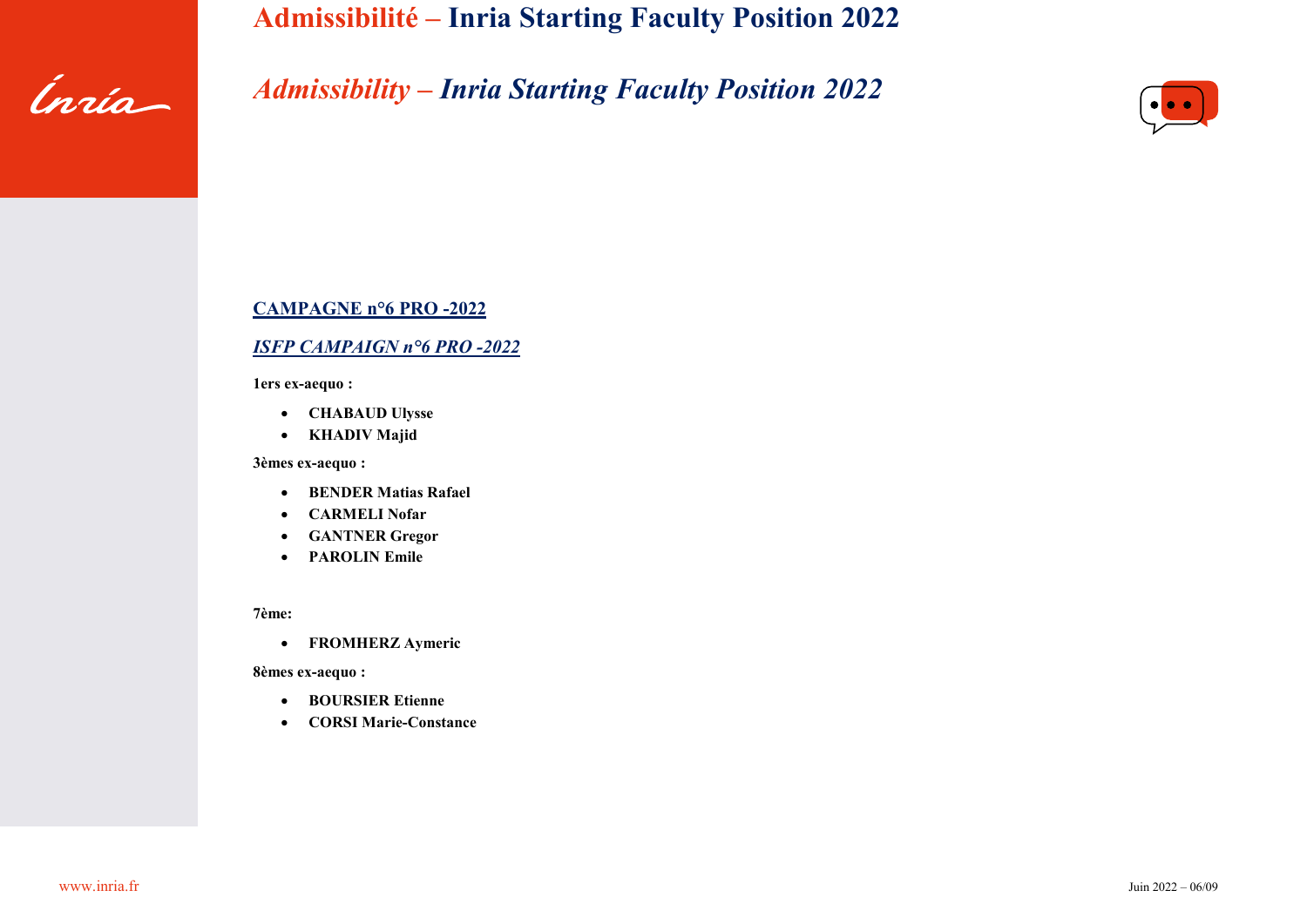

# *Admissibility – Inria Starting Faculty Position 2022*



### **CAMPAGNE ISFP n°7 RBA-2022**

#### *ISFP CAMPAIGN n°***7** *RBA-2022*

**1er ex-aequo :** 

- **SCHROTTENLOHER André**
- **TOGNON Marco**

**3ème ex-aequo :** 

- **MAILLARD Kenji**
- **PILLETTE Léa**
- **TRAIOLA Marcello**
- **VIGNUDELLI Valeria**

**7ème ex-aequo :**

- **BECK Geoffrey**
- **VICEDOMINI Riccardo**

**9ème :** 

• **BALOUEK-THOMERT Daniel**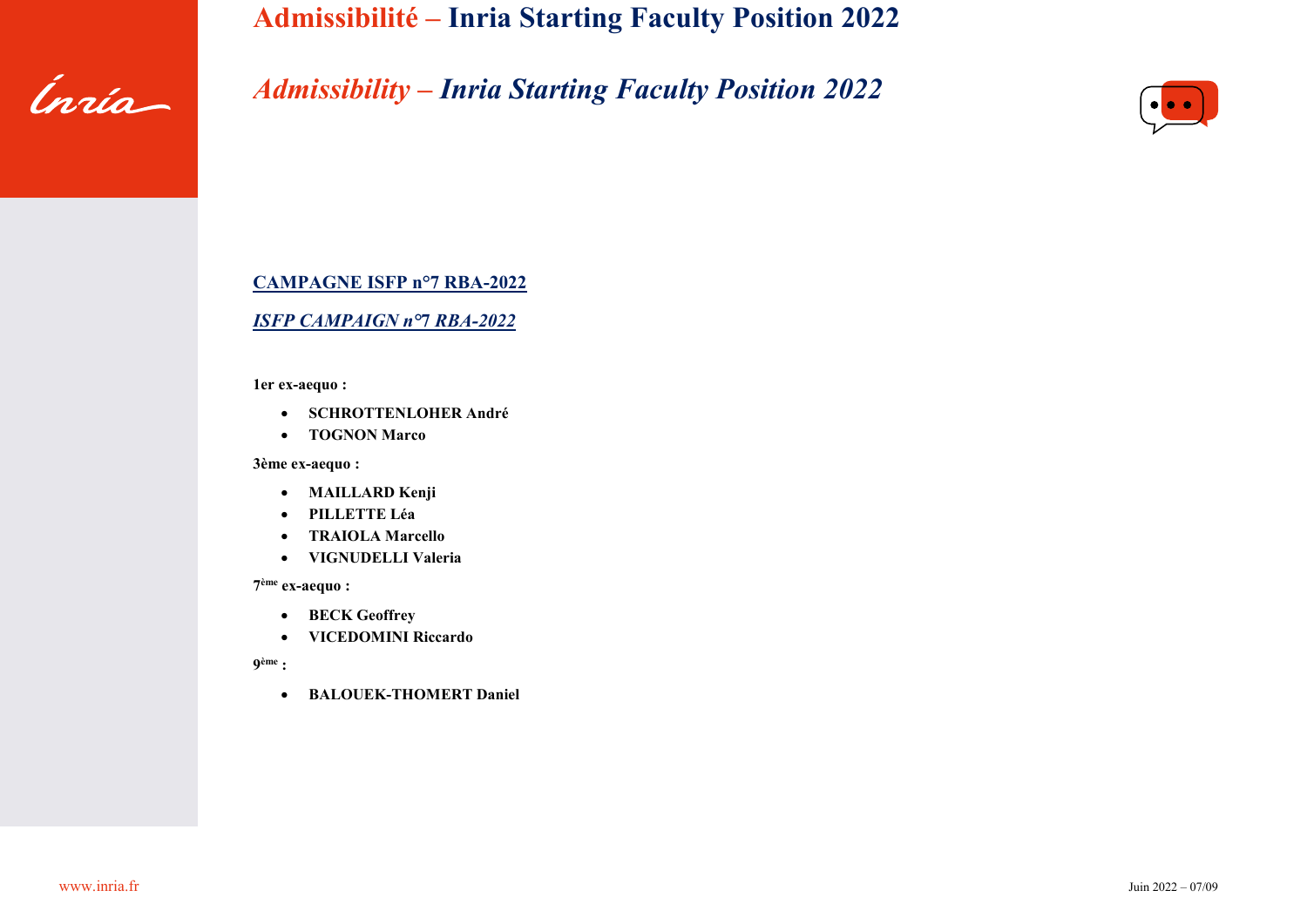

# *Admissibility – Inria Starting Faculty Position 2022*



### **CAMPAGNE ISFP n°8 SAM-2022**

#### *ISFP CAMPAIGN n°***8** *SAM-2022*

**1ers ex-aequo :** 

- **CARMELI Nofar**
- **CASAGLI Francesca**
- **GUIHO Thomas**
- **SILEO Damien**

**5èmes ex-aequo :** 

- **BENDER Matias Rafael**
- **PONOMAREV Dmitry**

#### **7èmes ex-aequo :**

- **CHATALIC Antoine**
- **WINTRAECKEN Mathijs**

**9ème :** 

• **MENIN Aline**

**10èmes ex-aequo :**

- **BASPINAR Emre**
- **BONALDI Francesco**

**12ème :**

• **SAKAYORI Ken**